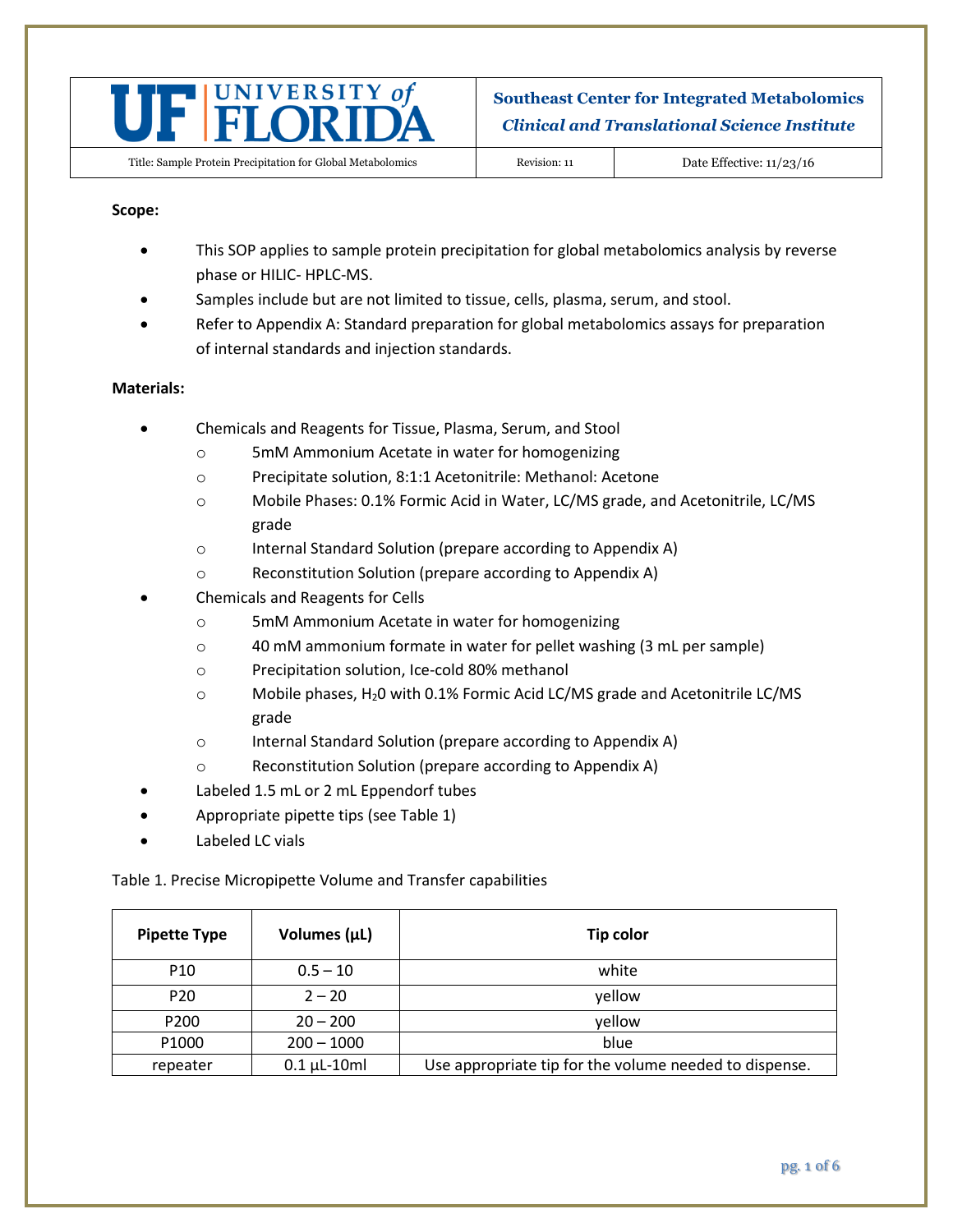

### **Personal Protective Equipment:**

At a minimum, use nitrile gloves, lab goggles and lab coat when performing this SOP.

### **Equipment:**

- Calibrated Repeater Pipette
- Calibrated Micropipettes (See Table 1)
- Refrigerator
- Vortex mixer
- Refrigerated Centrifuge (Eppendorf- 5417R or equivalent) Open by pressing blue "open" button on bottom left of display. Check to be sure loading dock is cool. If not cool, close, press fast cool and wait until temperature is <10°C. When temperature is <10°C, press stop, wait for centrifuge to stop spinning, and open. Load samples making sure samples and/or weights are evenly distributed among the wheel.
- N2 Dryer (Organomation Asscociates, Inc- OA-HEAT or equivalent) Flip green power switch to "on" (located on bottom right of box). Of the three black switches, set the start/reset switch to neutral. Set the heat switch to neutral. Set the gas switch to Manual. To obtain gas flow, turn the gas nozzle on right side of hood. Turn the Harris valve in hood to open position. Adjust LPM air to no more than 15. Place samples in drying tray. Open/close N<sub>2</sub> flow lines depending on where samples are placed. Lower N<sub>2</sub> lines to enable drying.

**Extraction Procedure:** Use the appropriate sample extraction procedure.

#### **1. Tissue**

- 1.1. If frozen, thaw sample on ice or in 4°C refrigerator.
- 1.2. **Note:** If the tissue has been lyophilized, no beads are necessary for homogenization. Perform one round on the BeadBeater at 1800 rpm for 30 sec followed by a 30 min incubation period in 4°C. Go to Step 1.8 afterwards.
- 1.3. Add three 3 mm borosilicate glass beads to the tube containing the tissue sample with sterilized foreceps.
- 1.4. **Note:** For dense and intact tissue, add 1 squirt of 0.7 mm zirconia beads.
- 1.5. Add 1 mL of 5 mM Ammonium Acetate in water for every 50 mg of tissue.
- 1.6. Homogenize on the bead beater 2 times for 30 s at 1800 rpm and incubate for 30 minutes in 4°C between each round.
- 1.7. Homogenize on the bead beater one time for 30 s at 1800 rpm and incubate for 10 minutes in 4°C afterward.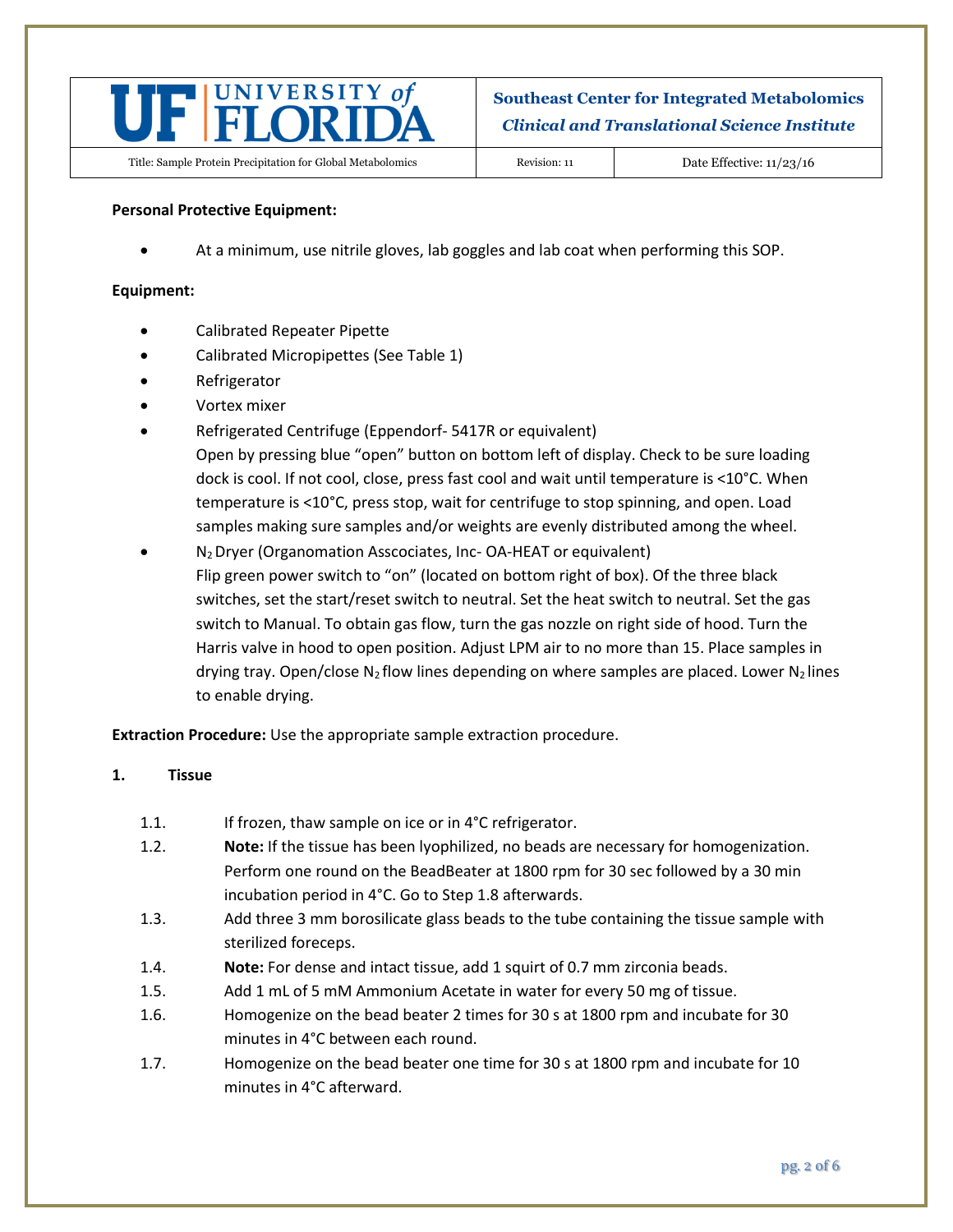

Title: Sample Protein Precipitation for Global Metabolomics Revision: 11 Date Effective: 11/23/16

- 1.8. Centrifuge at 20,000 xg at 4°C for 10 minutes to pellet the tissue debris.
- 1.9. Transfer the supernatant into a clean Eppendorf tube.
- 1.10. Determine protein concentration. If necessary, calculate normalization of samples using the lowest determined concentration.
- 1.10 **Note:** The following procedure is appropriate for 100 µL sample. Adjust to equivalent volumes in the succeeding steps if extracting a different volume of sample.
- 1.11. Add 100 µL of sample to a labeled, clean Eppendorf tube. If normalizing to a specific and lower protein concentration, add the amount of sample needed and dilute with LC/MS grade water.
- 1.12. Add 20 µL of Internal Standard Solution using a repeater pipet
- 1.13. Add 800  $\mu$ L of precipitate solution with repeater pipette to make a solution of 1:8 (sample: solvent) ratio. Vortex sample to ensure mixing.
- 1.14. Cool samples in the 4°C refrigerator for 30 minutes to further precipitate proteins.
- 1.15. Centrifuge at 20,000 xg for 10 mins at <10° C to create a pellet of proteins.
- 1.16. Transfer 750 µL of supernatant to a new, labeled tube, making sure to leave behind protein pellet.
- 1.17. Dry liquid sample using Nitrogen gas.
- 1.18. Add 100 µL of Reconstitution Solution. Vortex to ensure mixing. Note that a lower reconstitution volume can be used if concentration of the sample is warranted.
- 1.19. If analyzing in HILIC mode, reconstitute samples in 90: 10 Acetonitrile: 10mM Ammonium Acetate
- 1.20. Place on an ice bath or in a 4°C refrigerator for 10-15 minutes. Centrifuge again with the above settings.
- 1.21. Carefully transfer entire supernatant to a labeled, glass LC vial with a fused glass insert.
- 1.22. **Note:** 2 µL of aliquots of each sample within a group/treatment are pooled into a clean vial. This pooled sample will be analyzed by MS/MS data dependent scan. Label the vial correctly.
- 1.23. Prepare a Blank of 200 µL of 0.1% Formic Acid in Water and a Neat QC of 1: 1: 3 Internal Standard Solution: 20 µL/mL Amino Acid Standards: 0.1% Formic Acid in Water (1 µL per sample)
- 1.24. After all samples have been transferred, ensure vials are free of air bubbles.
- 1.25. Store in 4°C refrigerator (or -80C for longer storage) until ready for analysis.

## **2. Cells**

- 2.1. If frozen, thaw sample on ice or in a 4°C refrigerator.
- 2.2. If already pelleted, proceed to 2.3. If not yet pelleted, centrifuge cell suspension at 2000 rpm for 5 minutes at 5°C to pellet the cells. Discard the supernatant.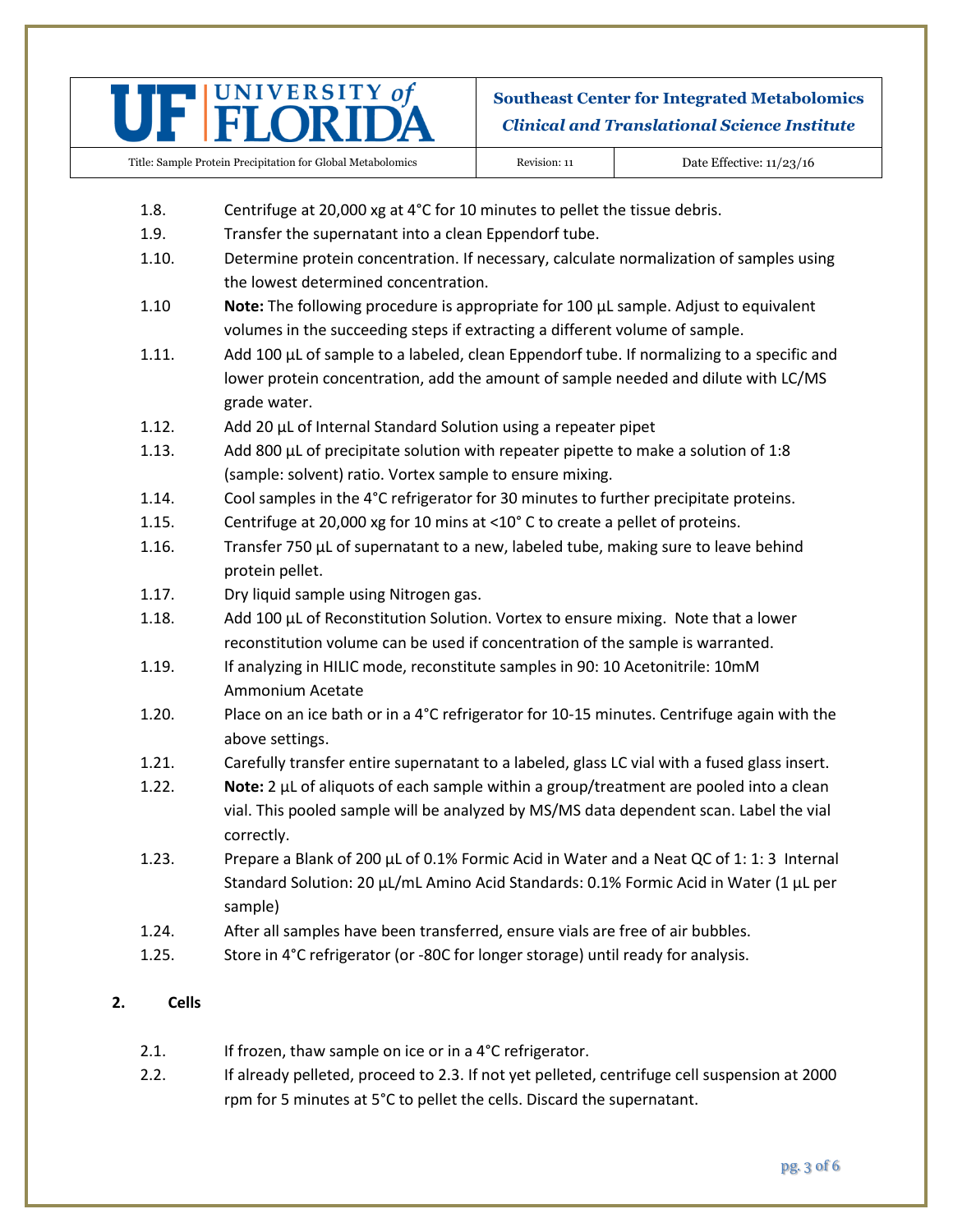

Title: Sample Protein Precipitation for Global Metabolomics Revision: 11 Date Effective: 11/23/16

- 2.3. Wash pellet by adding 1 mL of 40 mM ammonium formate in water. Vortex and centrifuge at 2000 rpm for 5 min at 5C. Discard supernatant.
- 2.4. Complete step 2.3 two more times for a total of 3 washings.
- 2.5. Add 50 µL of 5mM Ammonium Acetate in water to pellet.
- 2.6. Homogenize on the Bead Beater for 30 sec at 1800 rpm with a 30 min incubation in 4°C afterward.
- 2.7. Determine protein concentration. If necessary, normalize samples using the lowest determined concentration in a clean 2 mL Eppendorf tube using LC/MS water to dilute.
- 2.8.  $\blacksquare$  Add 2 µL of the internal standard solution with repeater pipette.
- 2.9. Add 1 mL ice-cold 80% methanol in water with repeater pipette.
- 2.10. Homogenize on the Bead Beater for 30 s at 1800 rpm.
- 2.11. Incubate on ice or in a 4°C refrigerator for 10 min to further precipitate proteins.
- 2.12. Centrifuge at 2000 rpmfor 5 min at 5°C to pellet the proteins.
- 2.13. If cell count is less than  $3 \times 10^6$ , do not split the supernatant. Otherwise, transfer 500  $\mu$ L of the supernatant into a clean Eppendorf tube making sure to not disturb the pellet. Transfer the remaining 500 µL into another clean, labeled tube and store in -80°C for further testing.
- 2.14. Dry the liquid sample using Nitrogen gas.
- 2.15. Add 30  $\mu$ L of Reconstitution Solution (refer Appendix A). Vortex to ensure mixing.
- 2.16. Place on an ice bath or in the 4°C refrigerator for 10-15 minutes. Centrifuge again with the above settings.
- 2.17. **Note:** If sample volume allows, 2 µL of sample from each group are pooled into a clean vial. This sample will be analyzed by MS/MS data dependent scan. Label the vial correctly.
- 2.18. Carefully transfer entire supernatant to a labeled, glass LC vial with a fused glass insert.
- 2.19. Prepare a Blank of 200  $\mu$ L of 0.1% Formic Acid in Water and a Neat QC of 1: 1: 3 Internal Standard Solution: 20 µL/mL Amino Acid Standards: 0.1% Formic Acid in Water (1 µL per sample)
- 2.20. After all samples have been transferred, ensure vials are free of air bubbles.
- 2.21. Store in a 4°C refrigerator (or -80°C for longer storage) until ready for analysis.

### **3. Plasma or Serum**

- 3.1. If frozen, thaw sample on ice or in a 4°C refrigerator.
- 3.2 **Note:** The following procedure is appropriate for 100 µL sample. Adjust to equivalent volumes in the succeeding steps if extracting different volume of sample.
- 3.3. Add 100 µL of sample to a labeled, clean Eppendorf tube.
- 3.4. Add 20 µL of Internal Standard Solution using a repeater pipette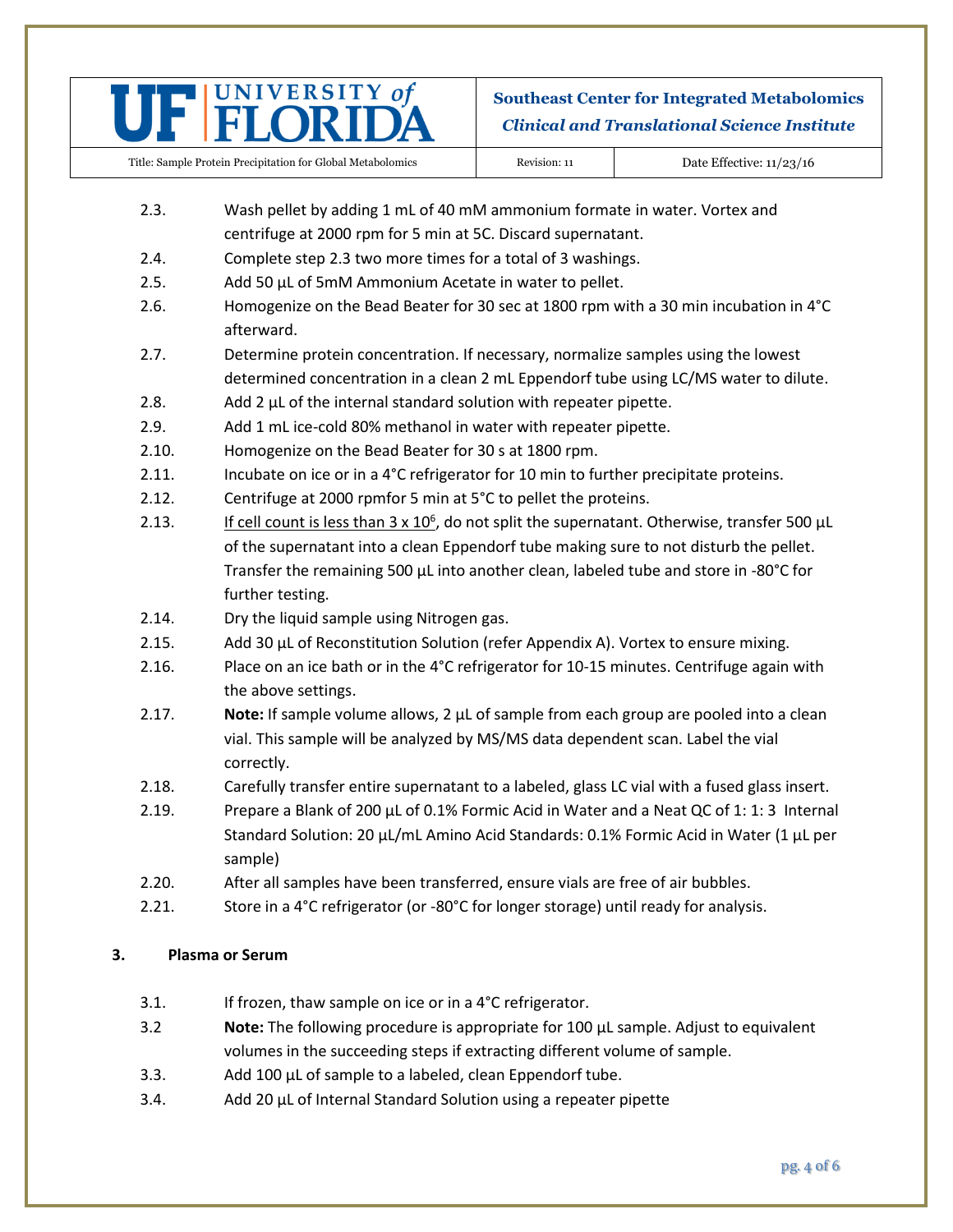

| Title: Sample Protein Precipitation for Global Metabolomics | Revision: 11 | Date Effective: $11/23/16$ |
|-------------------------------------------------------------|--------------|----------------------------|
|-------------------------------------------------------------|--------------|----------------------------|

- 3.5. Add 800  $\mu$ L of precipitate solution with repeater pipette to make a solution of 1:8 (sample: solvent) ratio. Vortex sample to ensure mixing.
- 3.6. Cool sample in the 4°C refrigerator for 30 min to further precipitate proteins.
- 3.7. Spin at 20,000xg for 10 mins at <10° C to create a pellet of proteins.
- 3.8. Transfer 750  $\mu$ L of supernatant to new, labeled tube, making sure to leave behind protein pellet.
- 3.9. Dry liquid sample using Nitrogen gas.
- 3.10. Add 100 µL of Reconstitution Solution. Vortex to ensure mixing.
- 3.11. Place on an ice bath or in the 4°C refrigerator for 10-15 minutes. Centrifuge again with the above settings.
- 3.12. Carefully transfer entire supernatant to labeled, glass LC vial with a fused glass insert.
- 3.13. **Note:** 2 µL of aliquots of each sample within a group/treatment are pooled into a clean vial. This pooled sample will be analyzed by MS/MS data dependent scan. Label the vial correctly.
- 3.14. Prepare a Blank of 200  $\mu$ L of 0.1% Formic Acid in Water and a Neat QC of 1: 1: 3 Internal Standard Solution: 20 µL/mL Amino Acid Standards: 0.1% Formic Acid in Water (1 µL per sample)
- 3.15. After all samples have been transferred, ensure vials are free of air bubbles.
- 3.16. Store in 4°C refrigerator (or -80°C for longer storage) until ready for analysis.
- **4. Stool**
	- 4.1 If frozen, thaw sample on ice or 4°C refrigerator.
	- 4.2 **Note:** The following procedure is appropriate for 100 µL sample. Adjust to equivalent volumes in the succeeding steps if extracting different volume of sample.
	- 4.3 Add 1 mL of 5mM Ammonium Acetate in water for every 40 mg of tissue.
	- 4.4 Homogenize on the Bead Beater for 30 s at 1800 rpm with a 10 min incubation in 4°C afterward.
	- 4.5 Determine protein concentration. If necessary, normalize samples using the lowest determined concentration in a clean 2 mL Eppendorf tube using LC/MS water to dilute.
	- 4.6 **Note:** The following procedure is appropriate for 100 µL sample. Adjust to equivalent volumes in the succeeding steps if extracting a different volume of sample.
	- 4.7 Add 100 µL of sample to a labeled, clean Eppendorf tube.
	- 4.8 Add 20 µL of Internal Standard Solution using a repeater pipette.
	- 4.9 Add 800  $\mu$ L of precipitate solution with repeater pipette to make a solution of 1:8 (sample: solvent) ratio. Vortex sample to ensure mixing.
	- 4.10 Cool sample in the 4°C refrigerator for 30 minutes to further precipitate proteins.
	- 4.11 Spin at 20,000xg for 10 mins at <10° C to create a pellet of proteins.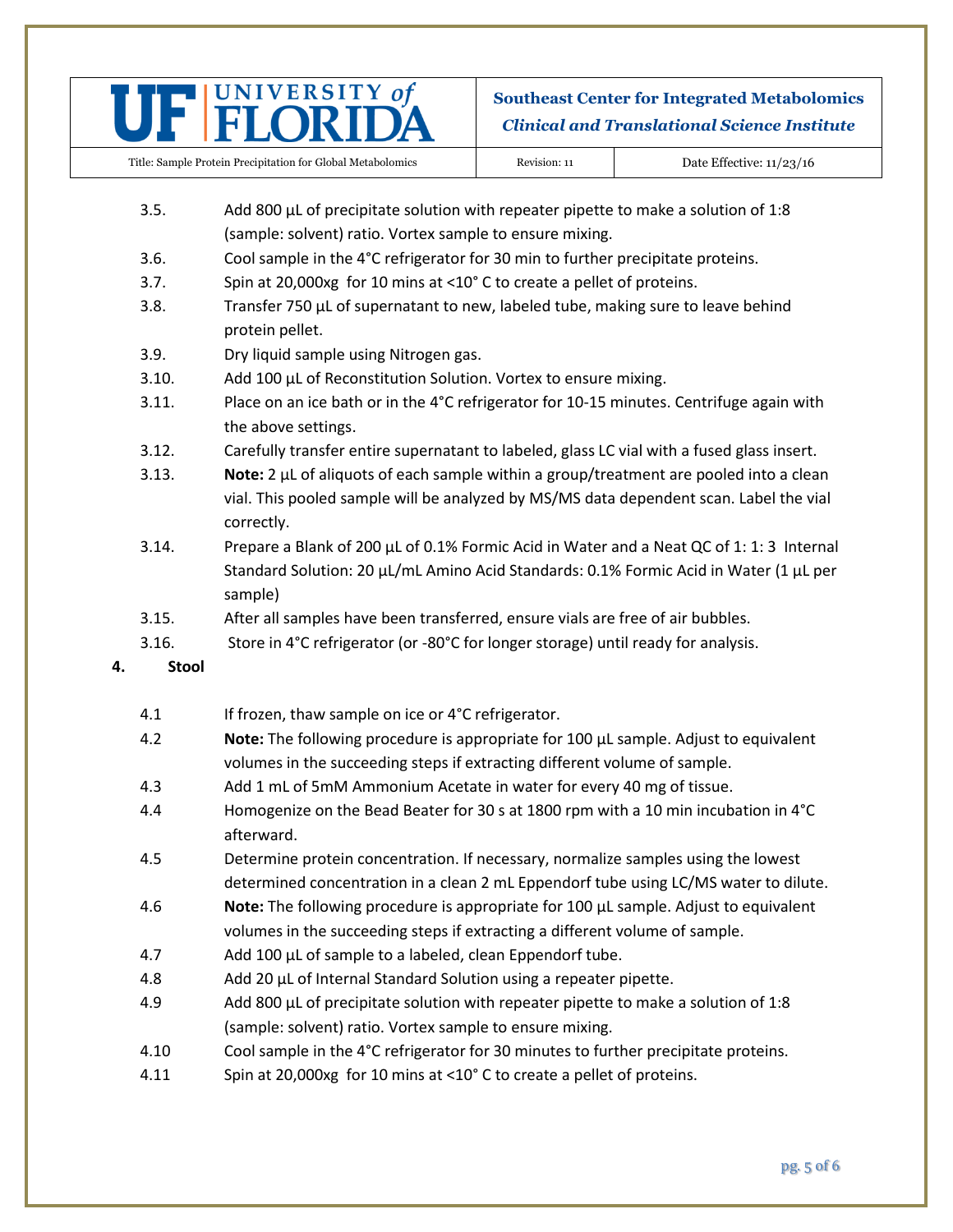

- 4.12 Transfer 750  $\mu$ L of supernatant to new, labeled tube, making sure to leave behind protein pellet.
- 4.13 Dry liquid sample using Nitrogen gas.
- 4.14 Add 100 µL of Reconstitution Solution. Vortex to ensure mixing.
- 4.15 Place on an ice bath or in the 4°C refrigerator for 10-15 minutes. Centrifuge again with the above settings.
- 4.16 Carefully transfer entire supernatant to labeled, glass LC vial with a fused glass insert.
- 4.17 **Note:** 2 µL of aliquots of each sample within a group/treatment are pooled into a clean vial. This pooled sample will be analyzed by MS/MS data dependent scan. Label the vial correctly.
- 4.18 Prepare a Blank of 200 uL of 0.1% Formic Acid in Water and a Neat QC of 1: 1: 3 Internal Standard Solution: 20uL/mL Amino Acid Standards: 0.1% Formic Acid in Water (1 uL per sample)
- 4.19 After all samples have been transferred, ensure vials are free of air bubbles.
- 4.20 Store in 4°C refrigerator (or -80°C for longer storage) until ready for analysis.

### Data Collection:

- 1- Ensure that Column is an ACE Excel 2 C18-PFP with dimensions of  $100 \times 2.1$ mm, 2.0  $\mu$ m.
- 2- Begin equilibration of the system by taking control through chromelean. Set flow rate to 350uL of 100% pump A.
- 3- Open tunefile "Metabolomics-Pos-Neg-30sLens.mstune" using tuner window. Once this tunefile has been opened set Mass Spectrometer to on.
	- a. Steps 2 and 3 combined will allow the system to equilibrate before sequence begins. It is recommended to let system equilibrate ~10 minutes before start of run.
- 4- Create folder where all raw files will be saved and generate folder hierarchy following naming protocol. (see appendix B)
- 5- Set up sequence starting with 3 blanks, 1 neat QC and 1 Pooled QC followed by unknown samples. After 10 unknown samples run another QC set consisting of one blank, one Neat QC and one Pooled QC.
- 6- Name samples following protocol, verify location of samples, ensure method is "PFPmetabolomics-pos-350-0-SID-17min-new-injector\_sycWpump" or "PFP-metabolomics-neg-350- 0-SID-17min-new-injector\_sycWpump" and injection volume is 2uL for positive injections and 4uL for negative injections.

Gradient Information

- Duration of run is 20.5 minutes
- Initial conditions are 100% Pump A (0.1% FA in Water)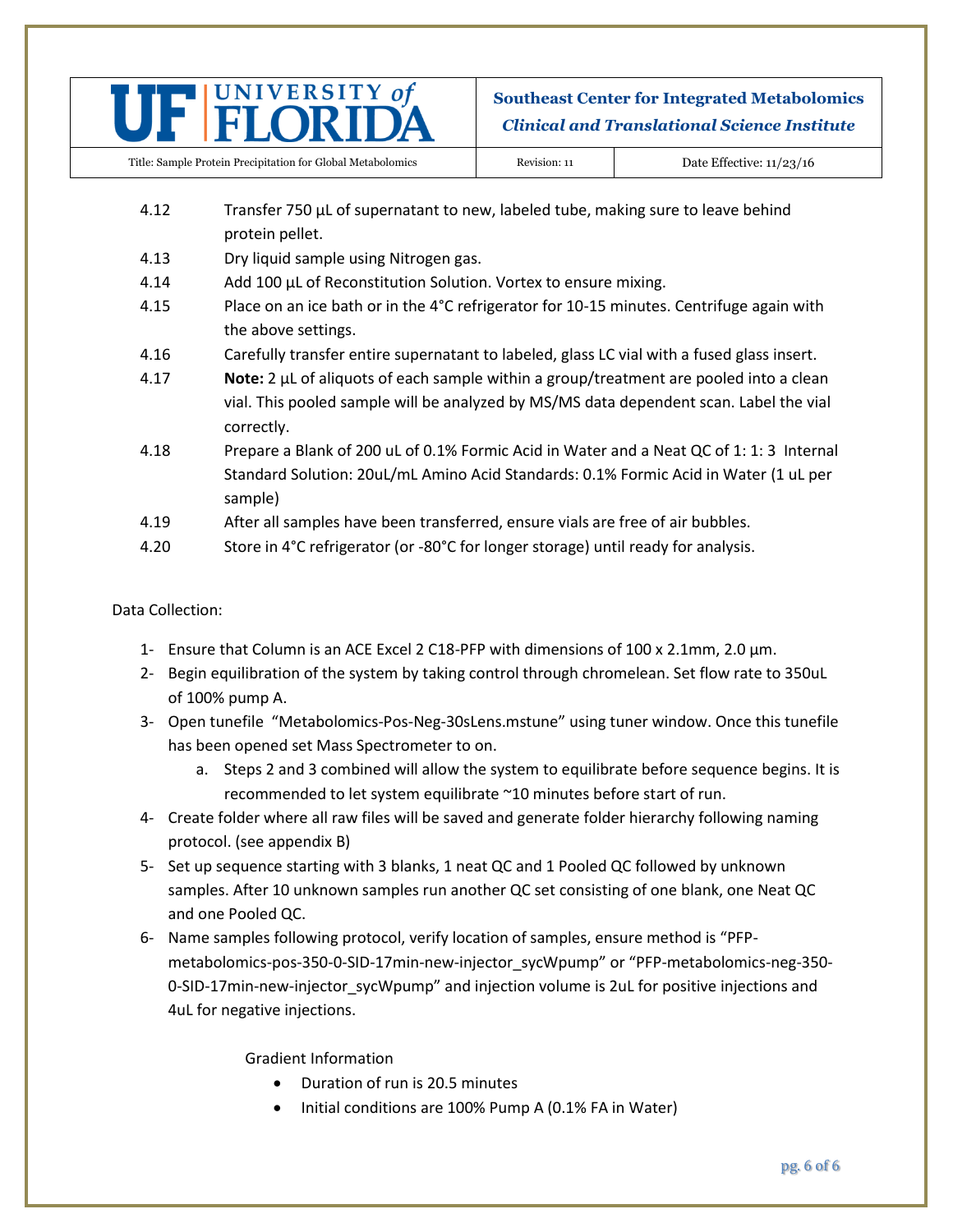

Title: Sample Protein Precipitation for Global Metabolomics Revision: 11 Date Effective: 11/23/16

- Flow rate is .350mL/min until run time 16.8
- Beginning at Run Time 3 minutes and ending at Run Time 13 minutes, begin a ramp gradient up to 80% pump B (Acetonitrile)
- Hold conditions at 80% pump B from Run Time 13 minutes to Run Time 16 minutes
- Beginning at Run Time 16 minutes, return to initial conditions at ending at Run Time 16.5 minutes
- At run time 16.8 increase flow rate to .600mL/min
- Continue until run time 20 and decrease flow rate back to 350 mL/min until Run Time 20.5 minutes
- pump curve=5

| <b>Instrument Parameters</b>     |                 |                |
|----------------------------------|-----------------|----------------|
| <b>HESI Probe</b>                | Positive (+)    | Negative $(-)$ |
| Probe Temperature                | $350^{\circ}$ C | 350°C          |
| Spray Voltage                    | 3500 V          | 3500 V         |
| <b>Capillary Temperature</b>     | 320°C           | 320°C          |
| Sheath Gas                       | 40              | 45             |
| <b>Auxillary Gas</b>             | 10              | 10             |
| Spare gas                        |                 |                |
| Mass resolution 70,000 @ m/z 200 |                 |                |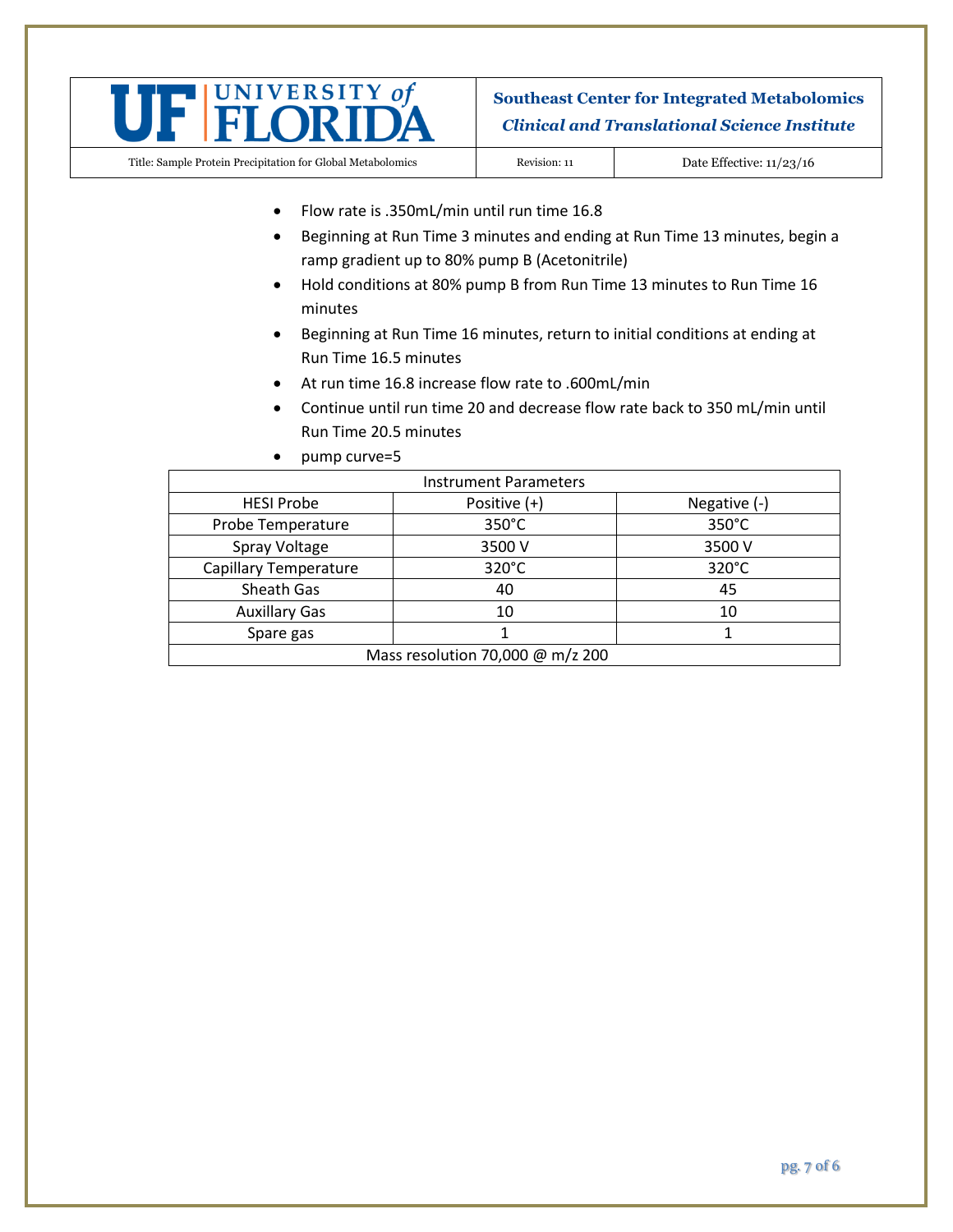

Title: Sample Protein Precipitation for Global Metabolomics Revision: 11 Date Effective: 11/23/16





1-Check to see presence of amino acids and standards within individual runs

2-Generate summary report and sample report.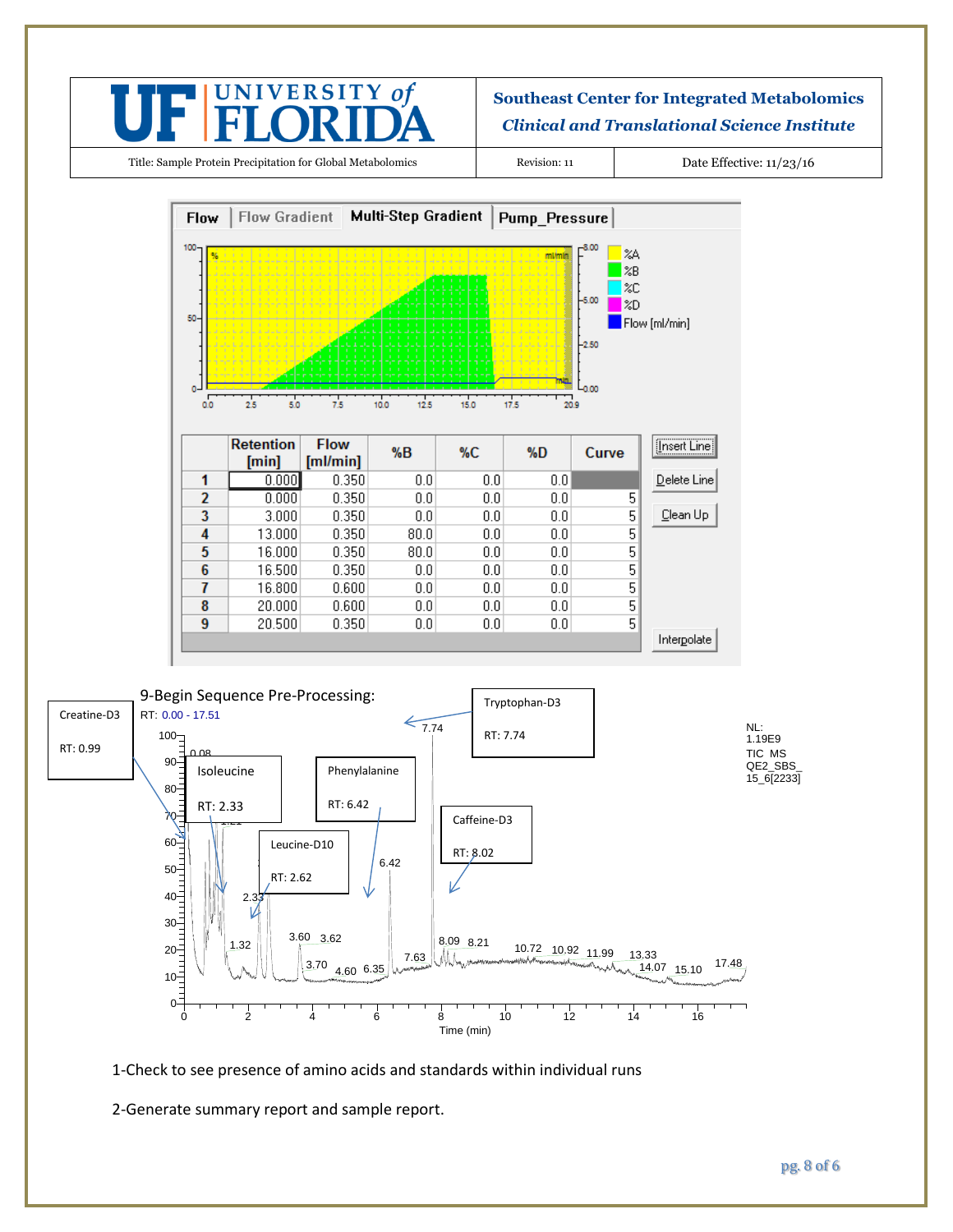

Title: Sample Protein Precipitation for Global Metabolomics Revision: 11 Date Effective: 11/23/16

3-Move all .raw files to server and open on processing computer

- 4- Convert .raw files to .MZxml files
- 5- process using MZmine
- 6-Process further with higher level statistics such as Metaboanalyst

| Created By:  | Sandi Batson       | Date: 04/22/14 |
|--------------|--------------------|----------------|
| Reviewed By: | <b>Tim Garrett</b> | Date: 04/22/14 |
| Approved By: | <b>Rick Yost</b>   | Date: 04/22/14 |

| <b>Revision Number</b> | Name               | <b>Reason for Revision</b>                                                                                                                                                                                                                                                      | <b>Effective Date</b> |
|------------------------|--------------------|---------------------------------------------------------------------------------------------------------------------------------------------------------------------------------------------------------------------------------------------------------------------------------|-----------------------|
| 01                     | Sandi Batson       | Creation of SOP                                                                                                                                                                                                                                                                 | 04/22/14              |
| 02                     | Sandi B. Sternberg | Changed Precipitate solution to 8:1:1<br>Acetonitrile:MeOH:Acetone, Added new<br>step (9) in procedure. Both changes will<br>give a cleaner sample.                                                                                                                             | 08/01/14              |
| 03                     | Sandi B. Sternberg | Changed Reconstitution amount from<br>150uL to 100uL                                                                                                                                                                                                                            | 09/18/14              |
| 04                     | Sandi B. Sternberg | Changed amount of Internal Standard to<br>be added from 10uL to 20uL due to<br>change in Internal Standard mix.                                                                                                                                                                 | 10/04/14              |
| 05                     | Sandi B. Sternberg | Update in Instrumentation to reflect<br>purchase and use of new nitrogen<br>dryer.<br>Took out calibration info and added<br>reference to calibration SOP.<br>Added the exact method(s) used with<br>Dionex.                                                                    | 10/29/14              |
| 06                     | Sandi B. Sternberg | Updated Data collection section to<br>name exact method and tunefile to be<br>used.<br>Removed Instrument parameters<br>since they are saved in tunefile and<br>method.<br>Changed gradient information to<br>show increased use of pump B.<br>Added section for Pre-processing | 10/31/14              |